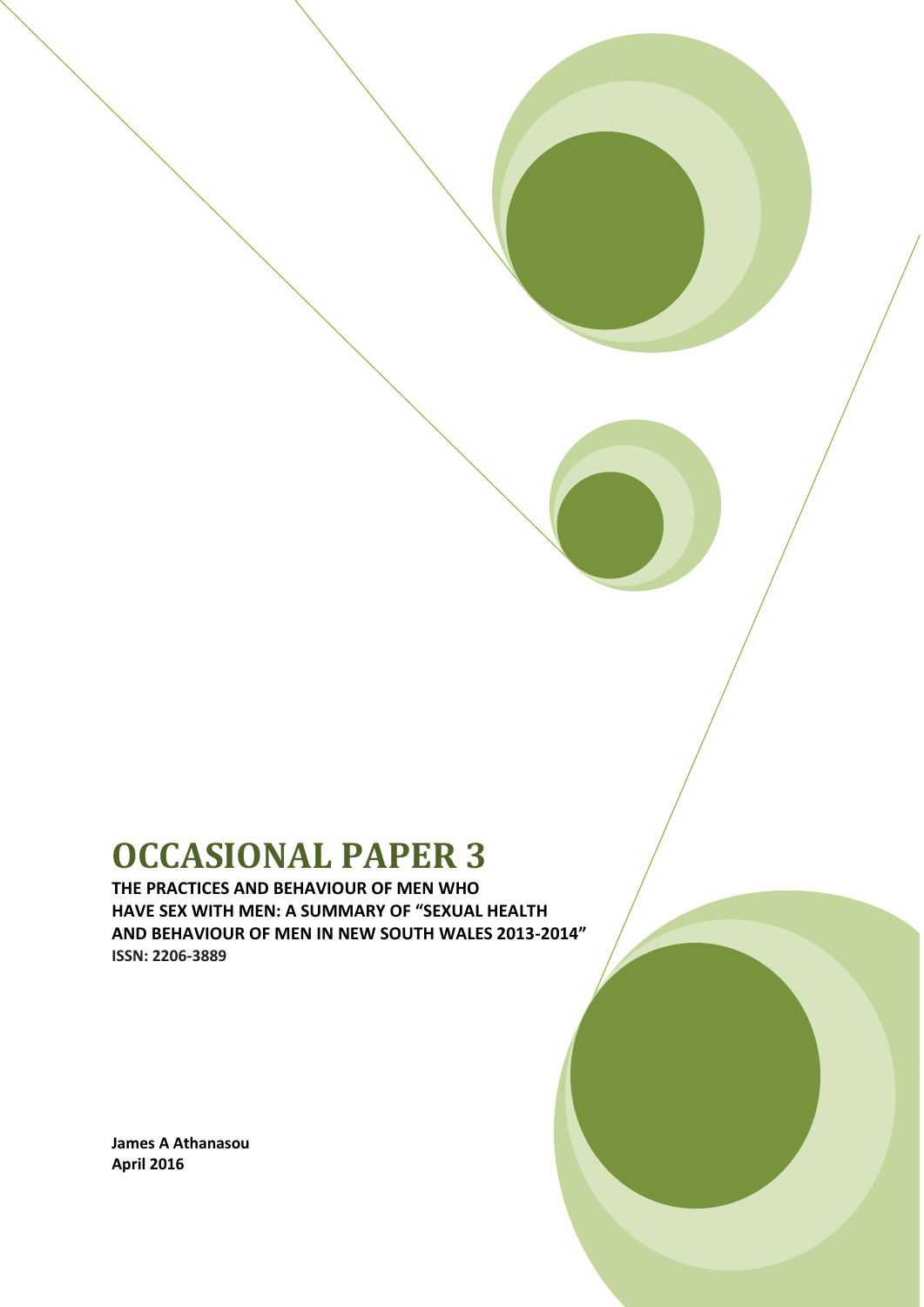*Occasional Papers* is a series of articles and research reports. The views expressed are those of the author and not those of the University of Sydney

Copyright © 2016 by James A Athanasou ISBN 978-1-365-12593-5 All rights reserved. This research report or any portion thereof may not be reproduced or used in any manner whatsoever without the express written permission of the publisher except for the use of brief quotations in a book review or scholarly journal.

James Athanasou 968 Anzac Parade, MAROUBRA NSW 2035 Australia **E**: athanasou@gmail.com https://sites.google.com/site/jamesathanasou/Home

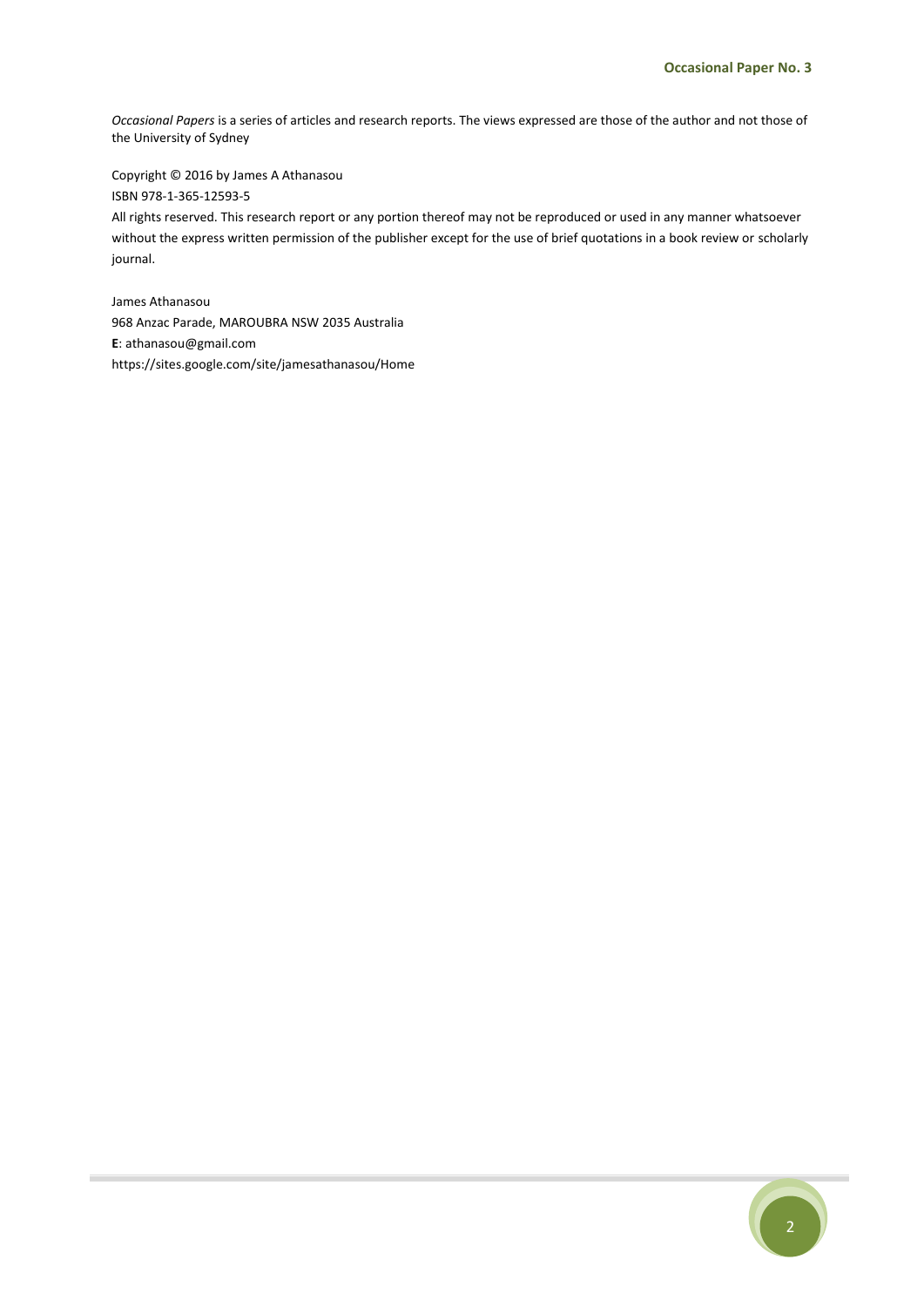#### **ABSTRACT**

The purpose of this paper is to describe key aspects of the behaviour and practices of men who had sex with men. It is a secondary analysis of the report, *Sexual Behaviour of Men in New South Wales 2013-3014*. The available evidence indicates that the phenomenon of men having sex with men is overwhelmingly an abnormal male response engaged in by some 3.6% of the male population. Homosexuality is discussed and promoted as an abstract concept but this camouflages its reality. It is a broad set of specific sexual practices. It is also reflected in the differing sexual experiences, the attitudes of men who have sex with men, their use of pornography or their substance use. The distribution of homosexuality in the community is not random but has particular sociocultural links. Evidence is provided of signs of poor psychosexual adjustment in a subset of this population.

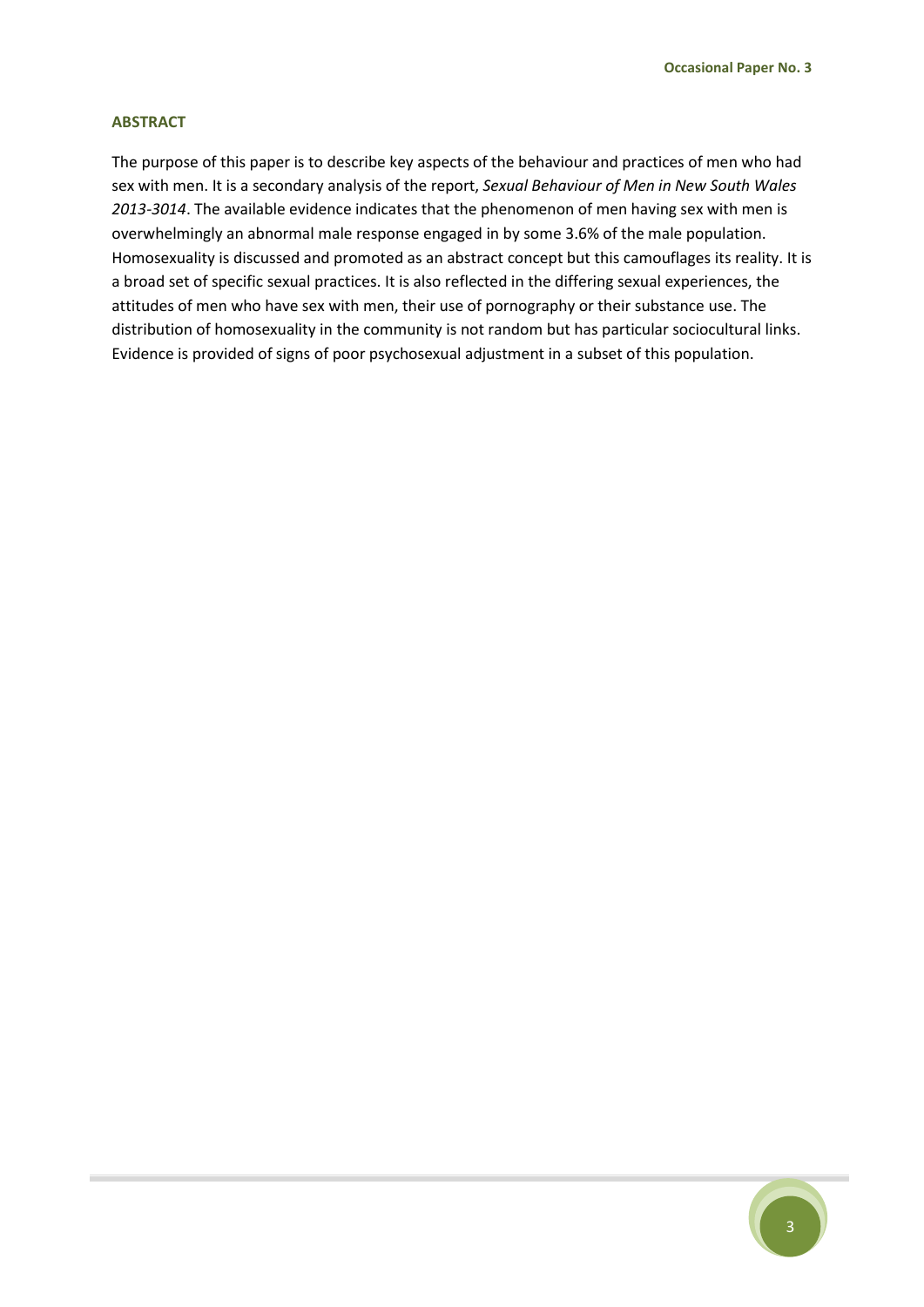# **Contents**

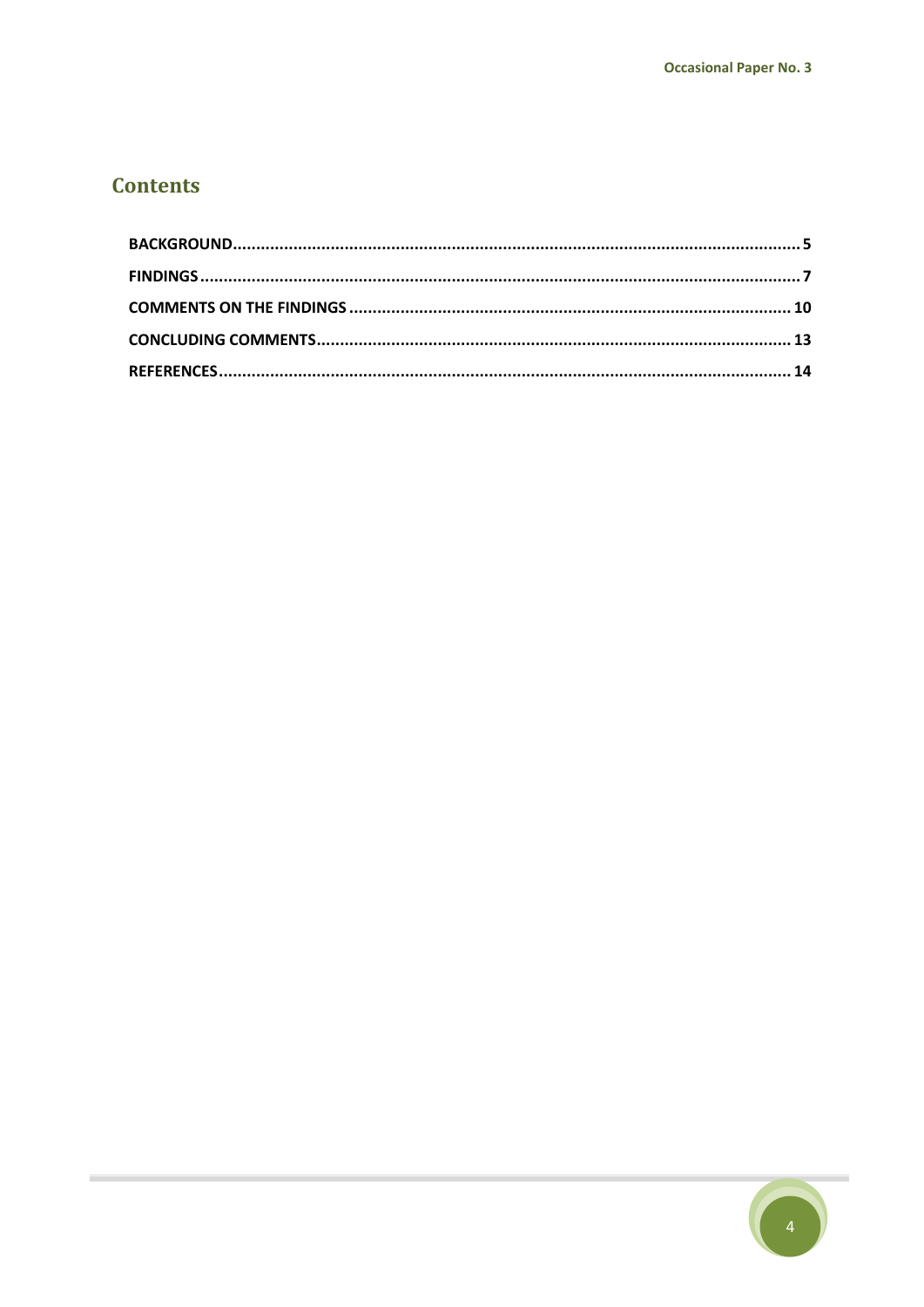# **THE PRACTICES AND BEHAVIOUR OF MEN WHO HAVE SEX WITH MEN: A SUMMARY OF "SEXUAL HEALTH AND BEHAVIOUR OF MEN IN EW SOUTHWALES 2013-2014".**



A report for NSW Health April 2015



# <span id="page-4-0"></span>**BACKGROUND**

As one can imagine, sexual behaviour is a difficult area to research because of the sensitivities involved. For the most part it has relied on self-report through surveys as a basis for indicating aspects of sexual practices. These surveys are used to indicate the prevalence and incidence of heterosexual and homosexual behaviours.

In 2001-2002 the first Australian Study of Health and Relationships comprised 10,173 men and 9,134 women and reported 97.4% of men and 97.7% of women as heterosexual (Smith *et al*., 2003). This survey involved computer-assisted telephone interviews and the overall response rate was 73.1% (men, 69.4%; women, 77.6%). This study was funded by the Australian Department of Health and Ageing. The sequence of some other relevant studies on this topic are summarised in Figure 1.

The New South Wales Department of Health sought additional data on higher risk populations and funded an additional sample of 1000 extra interviews of men. The reason for this is that with some 97% of men being heterosexual, the number of homosexuals in the sample for New South Wales was very small. A further and separate oversampling of 1000 men in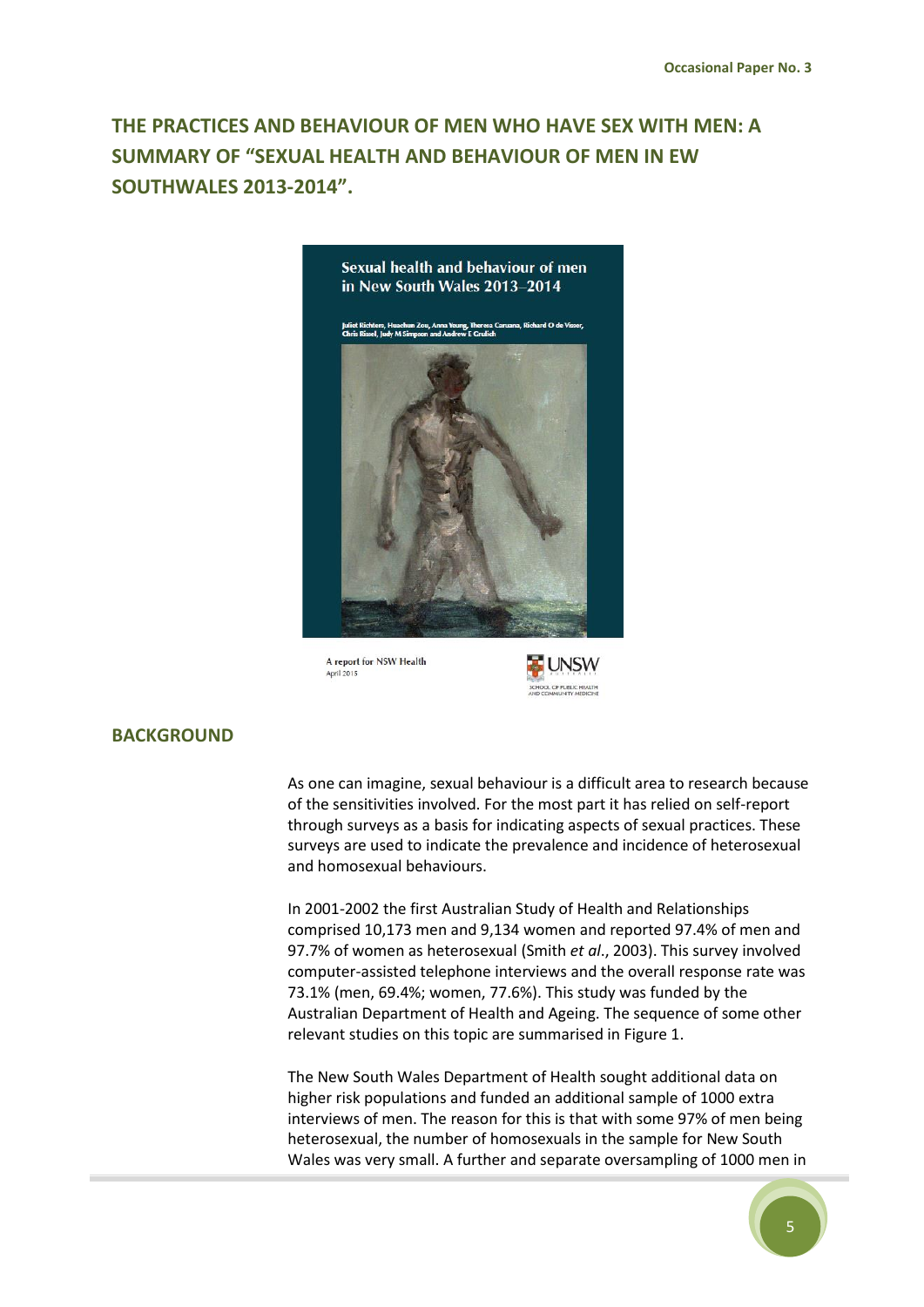the Central Sydney Area Health Service was also funded. This allowed comparison with convenience samples such as the Sydney Gay Community Periodic Survey.

In 2012-2013, the second Australian Study of Health and Relationships surveyed 20,094 men and women using computer assisted telephone interviews. The response rate had fallen to 66.2%. The majority of people identified as heterosexual (97% men, 96% women) (Richters *et al*., 2014). This study was funded by the National Health and Medical Research Council. My understanding is that this involved a grant of some \$1.64 million.





In 2013, the New South Wales Ministry of Health commissioned "an oversample of men in New South Wales... to examine the population distribution of homosexually active men and trends in sexual risk behaviour over time" (Richters *et al*., 2015, p. 3). Two datasets were brought together: the men in New South Wales who responded to the Second Australian Study in 2012-2013 and the oversample of men in New South Wales from 2013-2014. That combination is the subject of the *Sexual Health and behaviour of Men in New South Wales 2013-2014* (Richters *et al*., 2015). Finally the data for this survey was compared with results from the 2013 Sydney Gay Community Periodic Survey. This has been funded by the New South Wales Ministry of Health since 1996.

The specific purpose of this paper is to compile a picture of the homosexual behaviour of men who have sex with men. This focuses on some key aspects from the report of *Sexual Health and Behaviour of Men in New South Wales 2013-2014*. Of necessity it does not report all the details but focuses on the background, practices and behaviours.

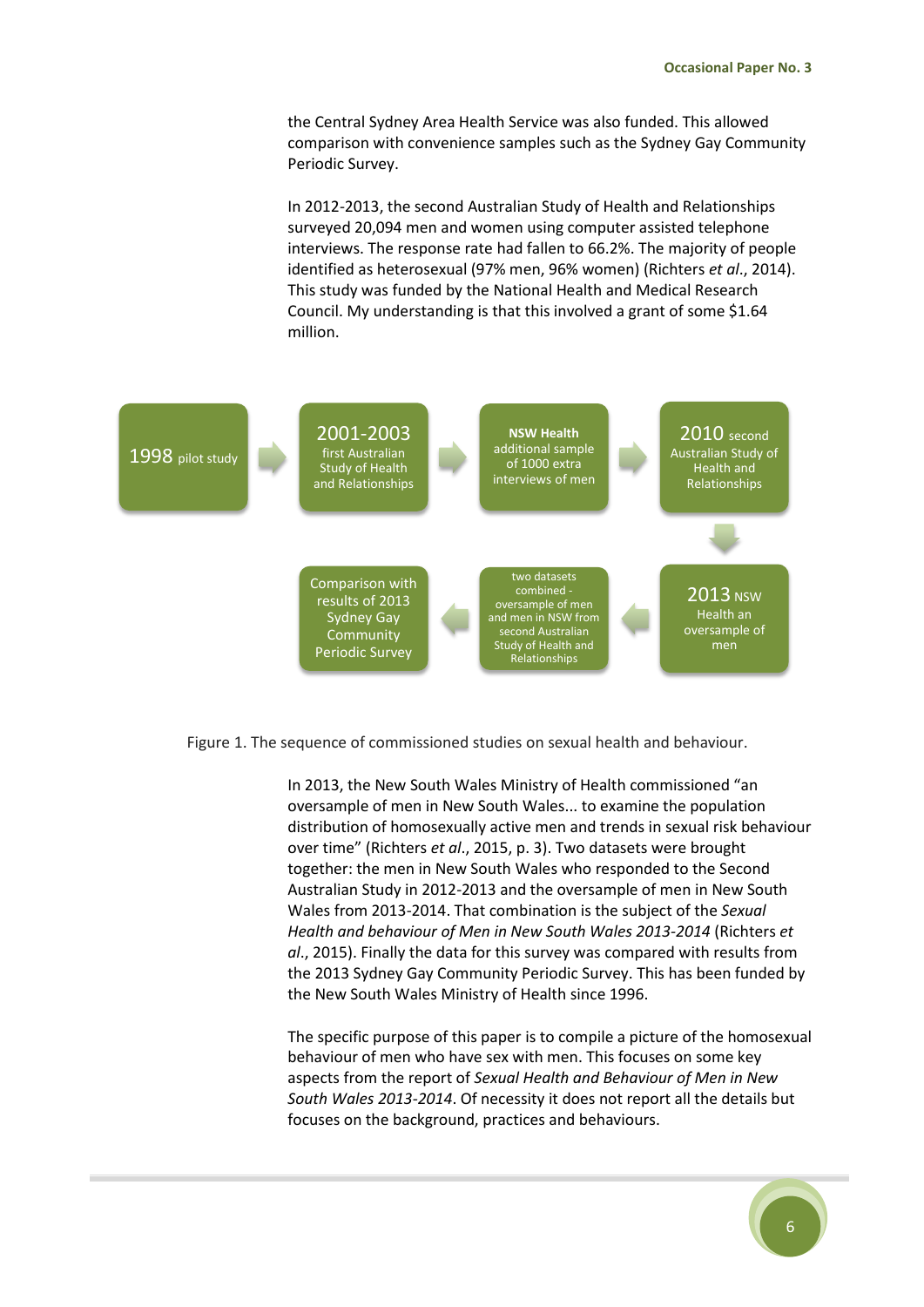The focus *Sexual Health and Behaviour of Men in New South Wales 2013- 2014* was on men who have sex (anal intercourse, oral sex, or manual sex) with at least one other man (in the last 12 months). The report distinguishes between how men think of themselves (sexual identity), whether they are attracted to other men and whether they had sex with males or females (p. 8 – all subsequent page references are to the report of Richters *et al*., 2015).

# <span id="page-6-0"></span>**FINDINGS**

Table 1 provides a concise summary of key findings from *Sexual Health and Behaviour of Men in New South Wales 2013-2014.* Some aspects are discussed in greater detail in the sections below.

#### **Sexual identity**

A total of 4195 people participated in the survey: 96.4% identified themselves as heterosexual, with 92.2% attracted only to women and 90.2% had sexual experience only with females (p. 9).

#### **Sexual practices**

Sexual practices included masturbation (96.2%; median = 10 times in the last 4 weeks), using a sex toy (29.5%), roleplay or dressing up (17.2%), bondage-dominance-sadomasochism-submission (14%), group sex (25.6%), anal fingering (65.8%), fisting (8.1%) and rimming (54.1%) (Table 17, p. 26).

#### **Number of male sex partners**

The number of male sex partners varied from 0 to 1103 (Table 5, p. 13). In the last 12 months the maximum number of male sex partners was 92 (Table 5, p. 13). Naturally, most people in the sample (94.3%) did not report any male sex partner in their lifetime.

The distribution of the number of male sex partners over a lifetime is shown in Figure 2.

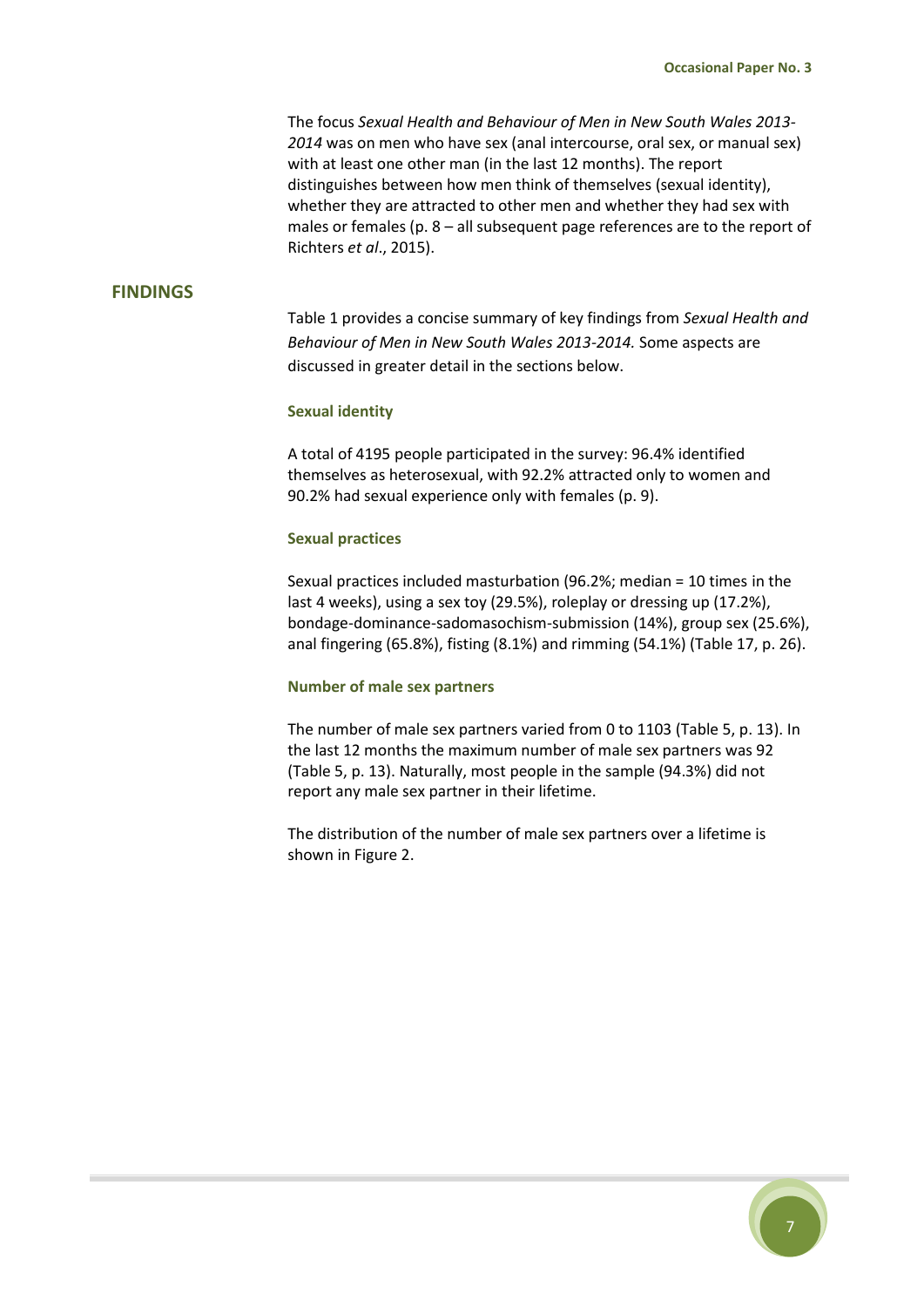

Figure 2. Lifetime number of male sex partners (N= 239 and excludes 3948 without any form of male sex) (Source Table 5, p. 13)

> The number of males who had multiple same sex partners was almost double that of males with a single lifetime partner

#### **Sex with a male partner**

The median age at which men who ever had sex with a male was 18 years but around one-fifth were aged 16 years or less.

The time that that the first male partner was known was less than 24 hours in around one-quarter of cases or a year or more in two-fifths of cases.

Payment for sex with men was rare (less than 1%) (Table 8, p. 16).

Around 1 in 4 of men who had sex with another man experienced sexual coercion compared with less than 1 in 20 of other men (Table 16, p. 25).

#### **Internet use**

The Internet and other electronic media was used by almost 70% of men who had sex with another man to look for a partner compared with 13% of other men (Table 18, p. 27).

#### **Pornography**

Looking at pornographic material in the last 12 months was reported by 95.1% of the men who had sex with another man compared with 63% of other men (p. 2).

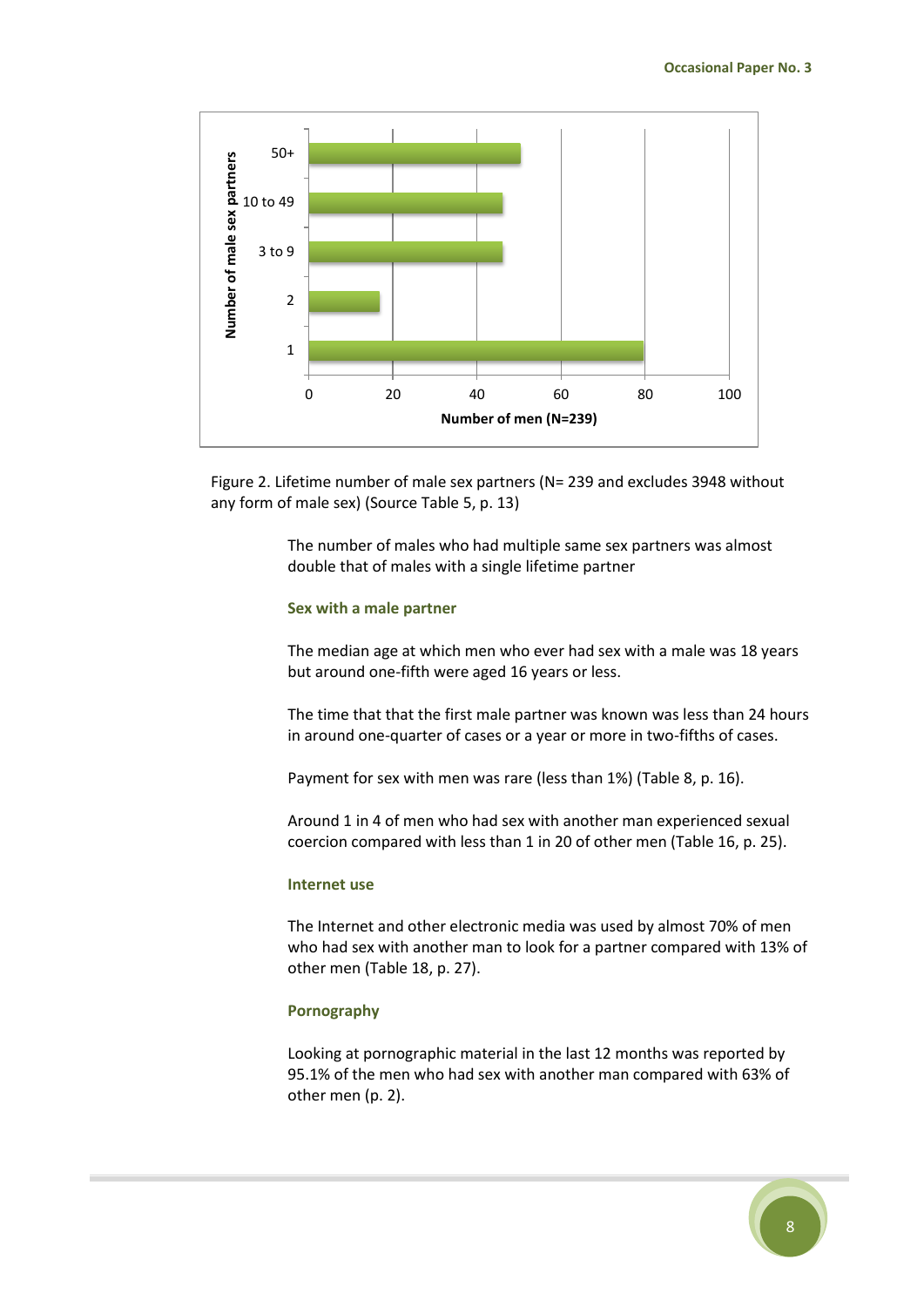Table 1. Summary of some findings for men who have sex with men

| <b>Items</b>                                              | <b>Response/Percent</b>            |
|-----------------------------------------------------------|------------------------------------|
| <b>Sexual experiences</b>                                 |                                    |
|                                                           |                                    |
| Sexual experience with both males and females             | 6.2%                               |
| Maximum number of males sex partners for anal intercourse | 501                                |
| Range in age when first had sex with a male partner       | 5-60 years (median = $18$ years)   |
| Range in the age of the first male sex partner            | 10-64 years (median = 22 years)    |
| Time knew first male partner before having sex with him   | 25.6% less than 24 hours           |
| Ever coerced                                              | 48.9%                              |
| Age first coerced                                         | 6-40 years (median = $18.5$ years) |
| Used Internet site to look for potential partners         | 69.1%                              |
| Looked at pornographic material in last 12 months         | 95.1%                              |
|                                                           |                                    |
| <b>Sexual practices</b>                                   |                                    |
| Number of times masturbated in last four weeks            | 10                                 |
| Sex toy used                                              | 29.5%                              |
| Role play/dressing up                                     | 17.2%                              |
| Bondage-discipline-sadomasochism-dominance-submission     | 14.0%                              |
| Group sex                                                 | 25.6%                              |
|                                                           | 65.8%                              |
| Insertive anal fingering                                  |                                    |
| Fisting                                                   | 8.1%                               |
| Rimming                                                   | 54.1%                              |
|                                                           |                                    |
| Tobacco, alcohol, injecting drug use                      |                                    |
| Current smoker                                            | 33.6%                              |
| Non-drinker                                               | 16.2%                              |
| Ever injected drug in lifetime                            | 8.8%                               |
|                                                           |                                    |
| <b>Health</b>                                             |                                    |
| High level of negative feelings                           | 3.5%                               |
| Any sexually transmitted infectious disease               | 48.9%                              |
| HIV positive                                              | 5.9%                               |
|                                                           |                                    |
| <b>Attitudes</b>                                          |                                    |
| Sex before marriage                                       | 99.2% agree                        |
| Active sex life for a sense of well-being                 | 93% agree                          |
| An affair in a committed relationship is always wrong     | 59.6% agree                        |
|                                                           |                                    |
| Pornography can improve sexual relations among adults     | 80.2% agree                        |
| Sexual health education for adolescents increases the     |                                    |
| likelihood of sexual activity                             | 21.7%                              |
|                                                           |                                    |
| Sociodemographic                                          |                                    |
| Major city                                                | 83.6%                              |
| English speaking country of birth                         | 81.9%                              |
| Never married                                             | 91.0%                              |
| Employed                                                  | 82.8%                              |
| Tertiary education                                        | 54.8%                              |
| Family income $>$ \$125,000                               | 32.8%                              |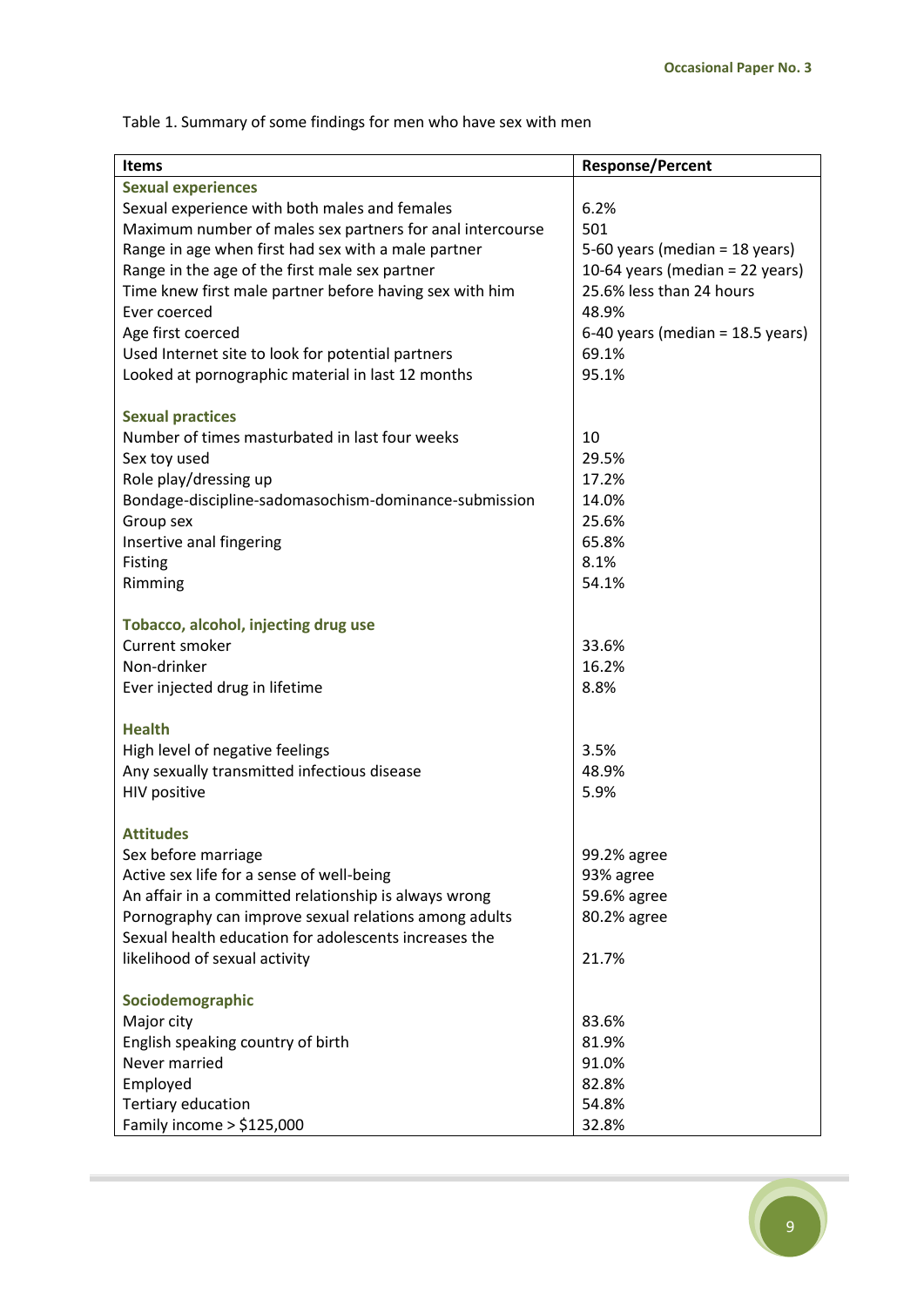#### **Regional location of men who have sex with men**

More than four-fifths of men who had sex with men resided in a major city (Table 9, p.18).

Elsewhere in the report, the male homosexual population is described as being concentrated in inner city where "as many as 10% to 52% of the male population had same sex experience and 4% to 48% identified as homosexual/gay or bisexual - up to 19 times as high a percentage as in Australia in general…" (p. 3).

#### **Educational background of men who have sex with men**

More than half of men who had sex with men had tertiary or higher qualifications (Table 9, p. 18).

#### **Attitudes of men who have sex with men**

Men who had sex with another man had more liberal attitudes than other men (p. 1). These aspects are listed in Table1 under the heading of "Attitudes".

## <span id="page-9-0"></span>**COMMENTS ON THE FINDINGS**

It is not straightforward at all to obtain valid and reliable findings on heterosexual or homosexual behaviour. Understandably the anonymous self-report has been the most common approach:

The overall impression is that sex research lacks a gold standard for the validation of self reports; biological markers are cumbersome and expensive for community-based surveys and non-biological markers suffer from imprecisions and measurement problems of their own. Current studies have revealed an appreciable level of internal validity but justifiable concerns still remain (Dare & Cleland, 1994, p. 102)

Accordingly, there are bound to be problems of participation, cooperation and truthfulness.

*Sexual Health and Behaviour of Men in New South Wales 2013-2014* does not purport to be perfect by any means. At the outset, it does not represent the entire population of males adequately. For instance, the 108 men in the Second Australian Study of Health and Relationships are a far smaller sample than the 2546 men in the Sydney Gay Community Periodic Survey of 2013. The addition of an oversample bolstered the numbers. The authors acknowledged that the study is not perfectly representative but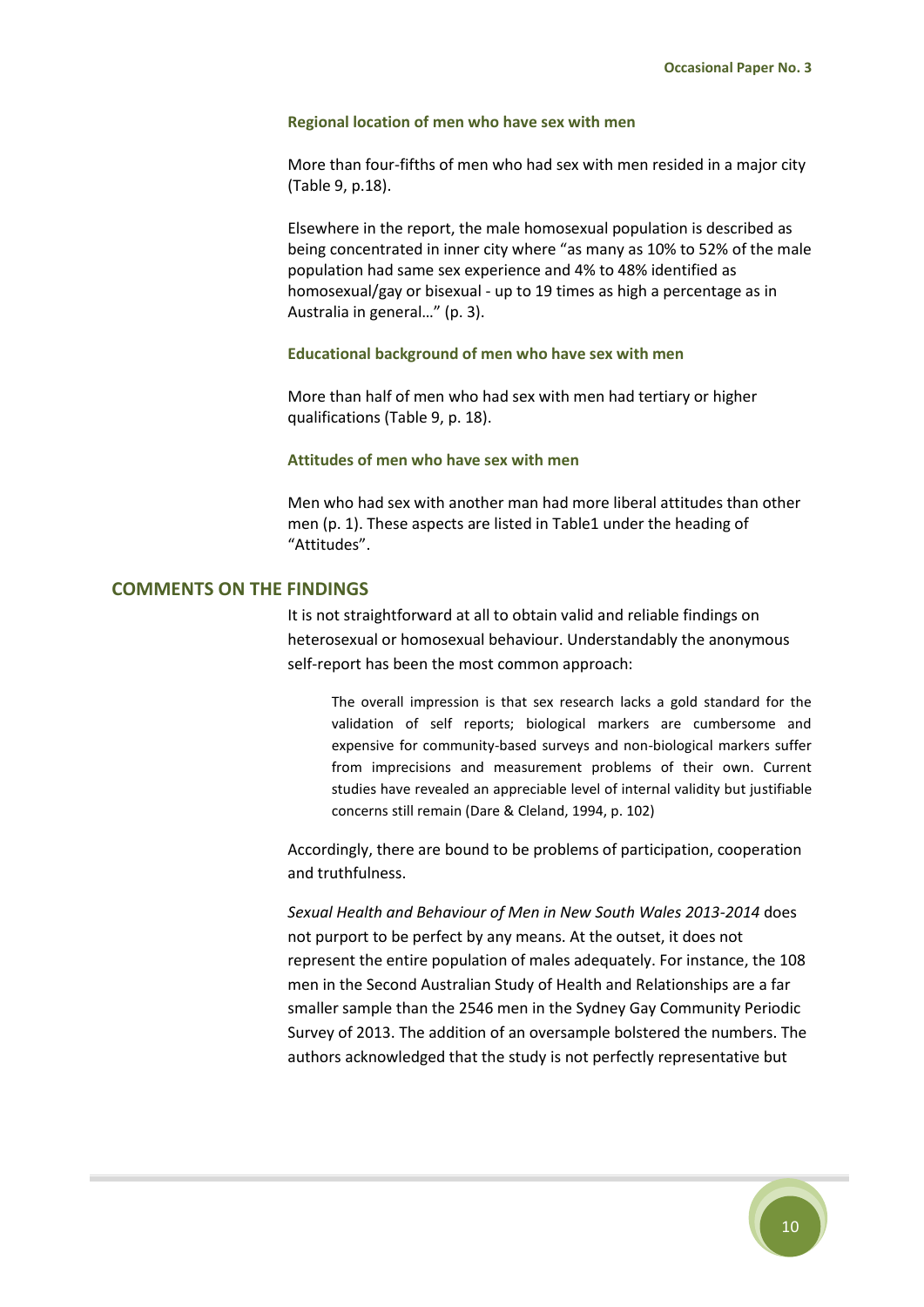the findings are still useful because it was designed as a representative sample<sup>1</sup> and it surveyed many aspects.

In any interpretation of the findings it must always be remembered that the research effort was substantial - "70,000 telephone calls were made to achieve the 4195 interviews" in Australian Study of Health and Relationships 2 (p. 5). The non-response rate was acceptable for a social survey but still of considerable size. The landline participation rate for the overall study was reported as 64.4% and the mobile phone participation rate varied from 66.2% for the second Australian Study of Health and Relationships sample and 69.5% for the oversample (p. 5). It is important to emphasise that around one-third of males did not even participate in the study. There will always be concerns whether the sampling was valid and adequate for the topic in question but under the circumstances this was a reasonable attempt.

Nevertheless, there is always the potential for participation bias in such studies, such that those who take part are systematically different. There are also issues related to the methods used and the validity checks for accuracy. All in all it is not an easy area of research (Fenton, Johnson, McManus & Erens, 2000).

The report is important because it paints a picture to readers who may be unfamiliar with the practices and behaviours of men who have sex with men. The impressions of laypersons may be based on partial reporting, innuendo and incomplete information in the public arena.

The overwhelming conclusion from *Sexual Health and Behaviour of Men in New South Wales 2013-2014* is that the behaviour of men who have sex with men is abnormal. It is abnormal in the sense of being irregular or nonstandard or atypical. This is simply because the overwhelming majority of males do not have sex with men.

Furthermore, on the basis of the information that was provided, it seems reasonable to infer that men who have sex with men form a distinct subset of the population of males. There are sociocultural factors that correlate with these behaviours. Males who have sex with men are not at all representative of the general population of males in terms of sociodemographic characteristics such as education, income, marital status, language background of country of birth or area of residence.

It is agreed that the responses to some questions in the survey cannot be verified but for the purposes of this summary the answers have been taken at face value. The reliability and validity of results from such studies is not

1



 $1$  The sample was weighted to represent the New South Wales population on the basis of age, residence and telephone ownership.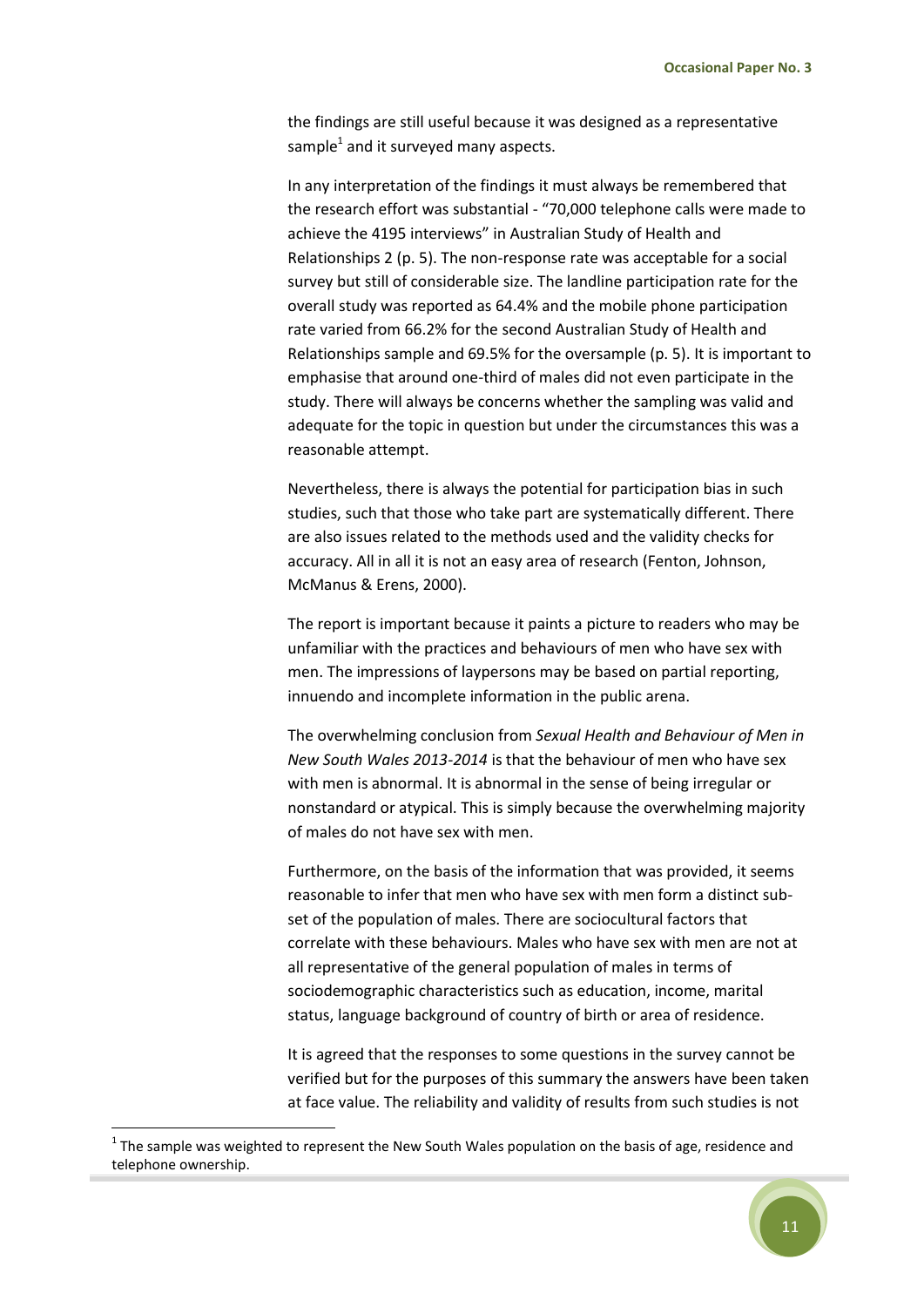perfect but it is more than sufficient for providing a preliminary report (Dare & Cleland, 1994; Schrimshaw, Rosario, Meyer-Bahlburg, & Scharf-Matlick, 2006).

As far back as 1969 it was noted that the answers to some questions must be approximate; for instance in one study it was reported that "…these men had had so many partners that it was not possible for them to give even an approximately correct count" (Saghir, Robins & Walbran, 1969, p. 221). To be fair, the cognitive demands of the recall tasks demanded of respondents on such topics can be considerable (Schroder, Carey, & Vanable, 2003).

All the same, one cannot say that men who have sex with men are more profligate than men who do not have sex with men. The maximum number of lifetime female sex partners among men was 1288 (median = 7) and the maximum number of lifetime male sex partners was 1103 (median = 3 to 9) respectively (Tables 2 and 5, pp. 10, 13). Whichever way one looks at it, the responses paint a somewhat dissolute picture of heterosexual and homosexual behaviour compared to our social mores.

In this paper it was considered that the summary of sex behaviours is a realistic description of the specifics of some homosexual practices. These practices of men who have sex with men are varied. Some practices may overlap. The descriptions and enumeration are probably disconcerting to some readers.

For instance, differences in men who have sex with men and those men who do not have sex with men range from the frequency of masturbation, use of a sex toy, role play or dressing up, bondage-sadomachism, anal fingering, fisting and rimming. This is hardly a wholesome description of mature sexual development. The practices are suggestive of serious maladjustment in some men who have sex with men (and also some men who have sex with women).

There are other areas that may be of concern for the wider community. These include the extent of homosexual coercion (around 1 in 4). Another is the use of the Internet as a means of recruitment (70%) for men who had sex with another man. Equally important is the massive use of pornography (95.1%). These are considered to be further indicators of poor psychosexual and psychosocial adjustment.

Moreover, in the homosexual community there is an abiding sense (93.0%) that an active sex life is important. At this level it seems almost like a preoccupation. In reality that active sex life and its lifestyle has unique features. It bears little relationship to the active sex life or the sexual ecology of men who do not have sex with men.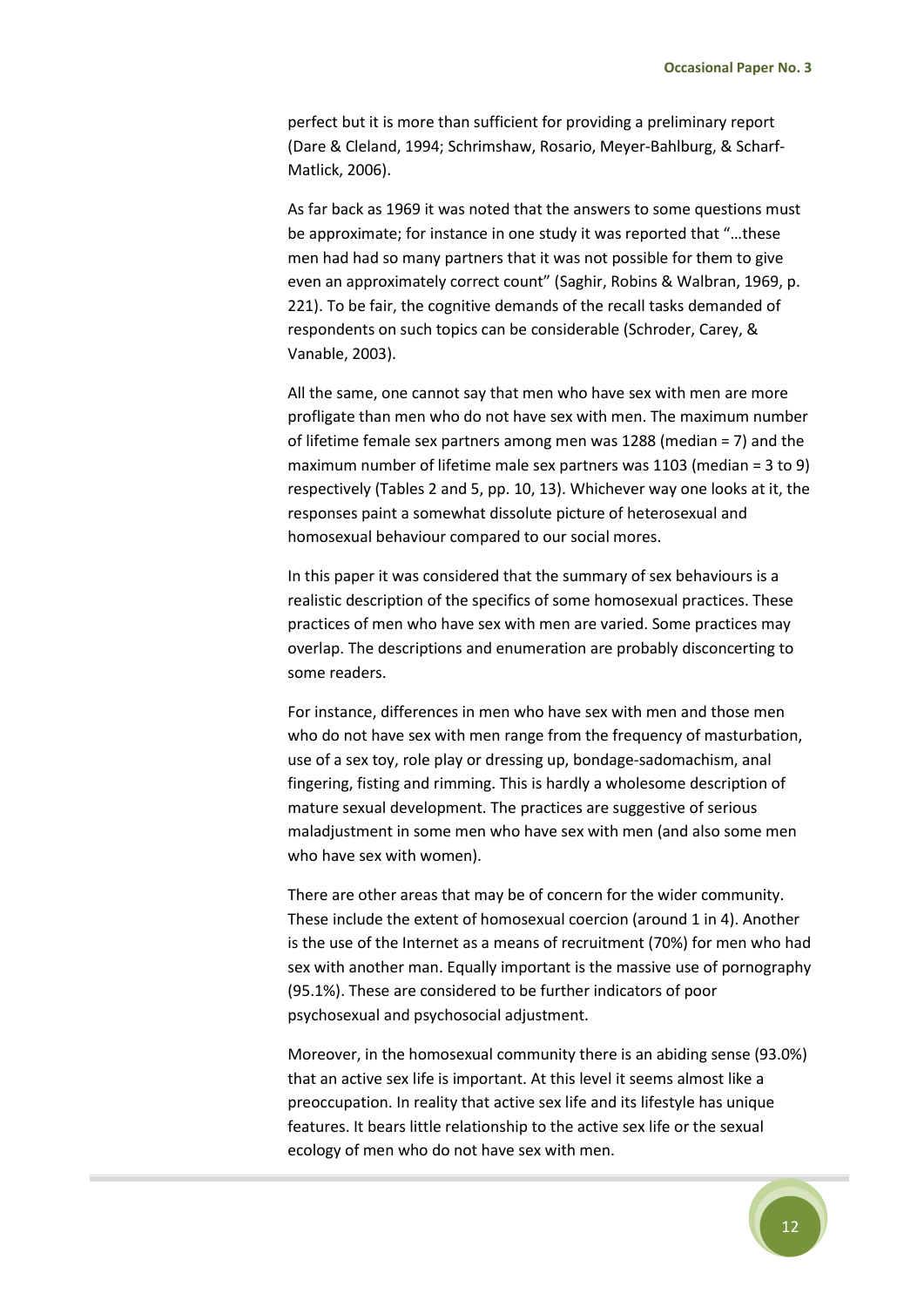The problems of personal adjustment of homosexual persons (suicide attempts, self-harm, depression, anxiety, alcohol and drug dependence) are well known and have been noted elsewhere (King, Semlyen, Tai, Killaspy, Osborn, Popelyuk, & Nazareth, 2008). The results of *Sexual Health and Behaviour of Men in New South Wales 2013-2014* do not clarify whether psychological problems preceded, accompanied or followed homosexual identity. Overall the findings are consistent. For example, men who had sex with men reported greater tobacco, alcohol and injecting drug use (Table 12, p. 22) but not necessarily greater psychological distress on a questionnaire.

#### <span id="page-12-0"></span>**CONCLUDING COMMENTS**

These aspects of homosexual behaviour illustrate that homosexuality is not an abstract state. It involves a specific set of physical actions, behaviours and responses. It embodies a culture and a mentality.

There will be a tendency amongst some readers to construe many of the preceding comments as homophobia. This ignores the meaning of homophobia as "fear of homosexuals usually linked with hostility toward them" (*Macquarie Dictionary* 2<sup>nd</sup> edition, 1995, p. 845). Indeed it is possible and quite logically consistent to comment negatively on homosexual practices while still adopting a tolerant and accepting attitude toward individuals.

In short, this paper reports some specific aspects of men who have sex with men that have been highlighted in *Sexual Health and Behaviour of Men in New South Wales 2013-2014.* These have not been reported widely.

It is argued that homosexuality is abnormal or atypical. It is far from a theoretical concept and instead is best described as a range of specific responses. There are variations in the views of men who have sex with men. Homosexuality has particular sociocultural links. Based on the sexual practices it was considered there are signs of poor psychosexual adjustment in a large subset of the males who have sex with males.

#### **Funding**

This research received no specific grant from any funding agency in the public, commercial or not-for-profit sectors.

**Declaration of conflicting interests** None declared.

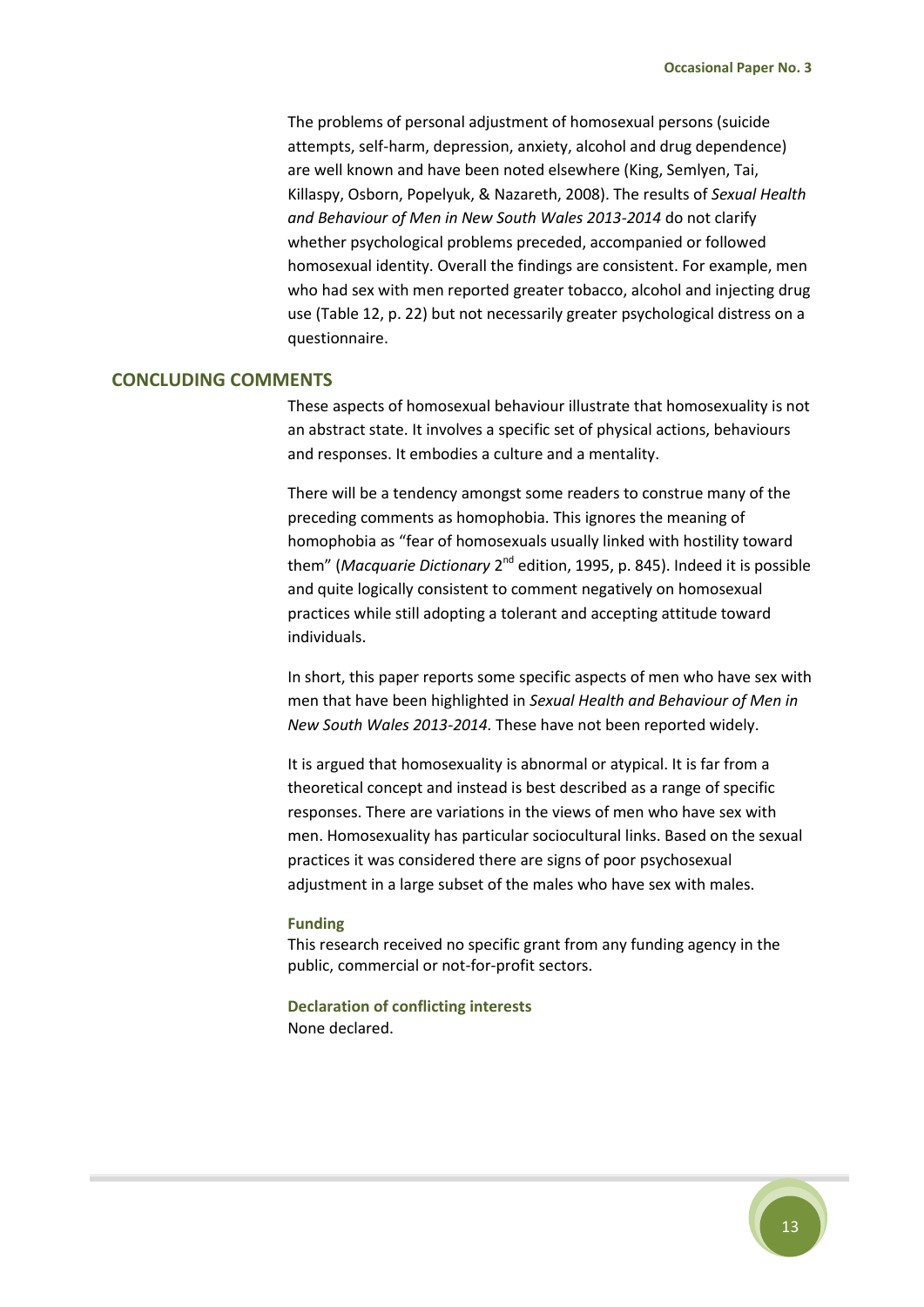#### <span id="page-13-0"></span>**REFERENCES**

- Dare, O. O., & Cleland, J. G. (1994). Reliability and validity of survey data on sexual behaviour. *Health Transition Review, 4*, 93-110.
- Fenton, K. A., Johnson, A. M., McManus, S. & Erens, B. (2001). Measuring sexual behaviour: methodological challenges in survey research. *Sexually Transmitted Infections*, *77*, 84–92.
- King, M., Semlyen, J., Tai, S.S., Killaspy, H., Osborn, D., Poplyuk, D., & Nazareth, I. (2008). A systematic review of mental disorder, suicide and deliberate self harm in lesbian, gay and bisexual people. *BMC Psychiatry, 8*(70), 1-17.
- Richters, J., Altman, D., Badcock, P. B., Sith A. M. A., de Visser, R. O., Grulich, A. E., Rissel, C., & Simpson, J. M. (2014). Sexual identity, sexual attraction and sexual experience: the Second Australian Study of Health and Relationships. *Sexual Health, 11*(5), 451-460.
- Richters, J., Zou, H., Yeung, A., Caruana, T., de Visser, R. O., Rissel, C., Simpson, J. M., & Grulich, A. E. (2015). *Sexual health and behaviour of men in New South Wales 3013-2014*. Sydney: School of Public Health and Community Medicine, University of New South Wales. Available at [www.ashr.edu.au.](http://www.ashr.edu.au/)
- Schrimshaw, E. W., Rosario, M., Meyer-Bahlburg, H. F. L., & Scharf-Matlick, A. A. (2006). Test–retest reliability of self-reported sexual behavior, sexual orientation, and psychosexual milestones among gay, lesbian, and bisexual youths. *Archives of Sexual Behavior, 35(2),* 225–234.
- Schroder, K. E. E., Carey, M. P., Vanable, P. A. (2003). Methodological challenges in research on sexual risk behaviour: II. Accuracy of self-reports. *Annals of Behavioral Medicine, 26*(2), 104- 121.
- Smith, A. M. A., Rissel, C. E., Richters, J., Grulichm, A. E., de Visser, R. O. (2003). Sex in Australia: Sexual identity, sexual attraction and sexual experience among a representative sample of adults. *Australian and New Zealand Journal of Public Health, 27*(2), 138-145.